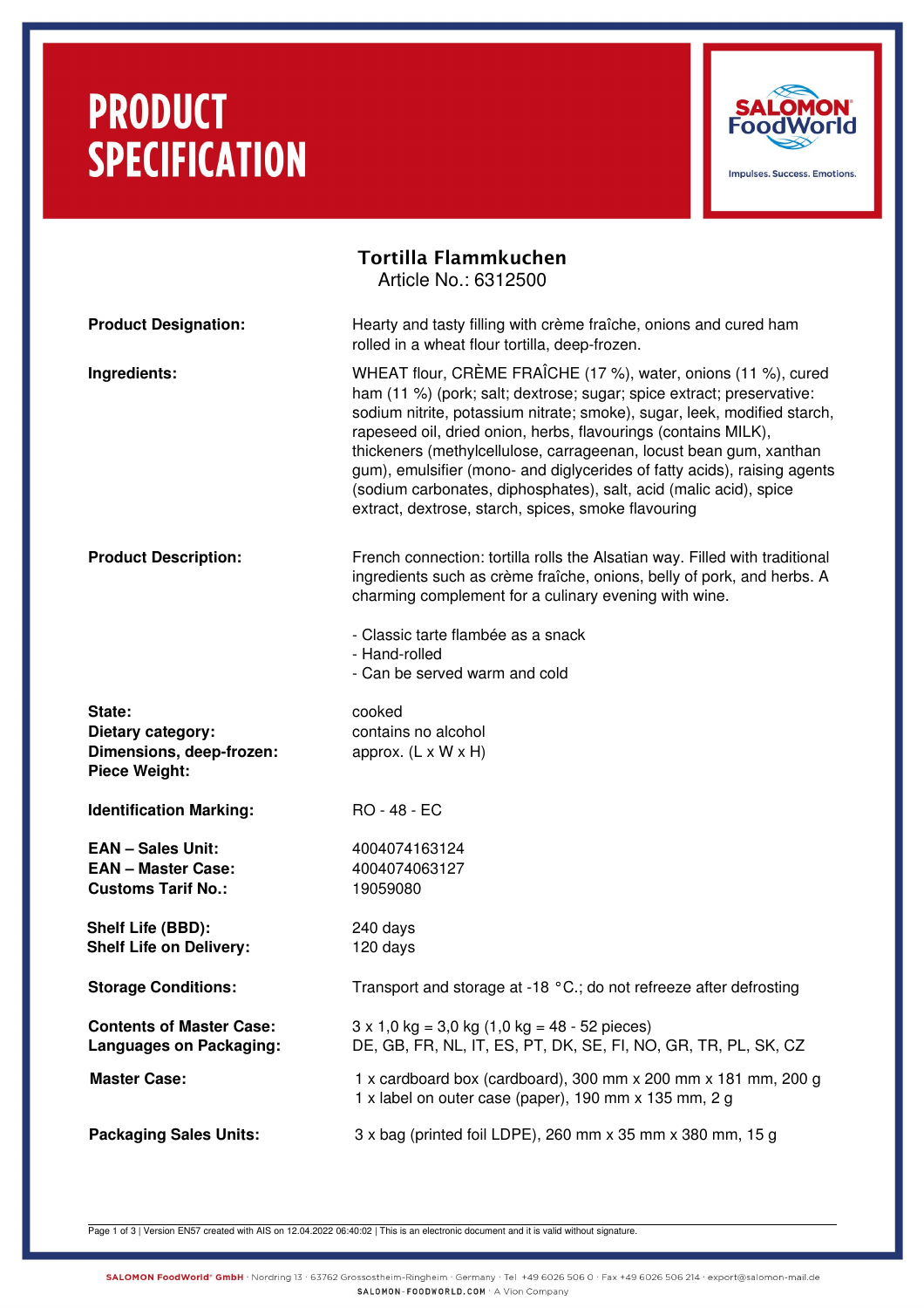## **PRODUCT SPECIFICATION**



### Tortilla Flammkuchen Article No.: 6312500

**Net Weight Gross Weight Per Sales Unit:** 1 kg 1.015 kg **Per Master Case:** 3.00 kg 3.00 kg 3.247 kg Cases per Layer: 16 Cases per Pallet: 160 **Gross Weight per Pallet:** 539.52 kg Pallet Height: 1960 mm **Recommended Preparation:** Prepare the product from frozen. Cooking times may vary depending on the power rating of the appliance. Merrychef 230V: 5 pieces, 01:20 min., 250 °C, 100 % fan speed, 100 % microwave power 15 pieces, 02:15 min., 250 °C, 90 % fan speed, 100 % microwave power Merrychef 380V: 5 pieces, 01:15 min., 250 °C, 100 % fan speed, 60 % microwave power 15 pieces, 01:40 min., 250 °C, 100 % fan speed, 90 % microwave power Combi-steamer (damp heat): 195 °C ca. 08:00 min. Deep-fryer: 175 °C ca. 2:45 min.

#### **Nutritional values: 100 g contain on average:**

| Energy [kJ / kcal]:     | 934 / 222 |
|-------------------------|-----------|
| Fat $[g]$ :             | 8.7       |
| of which saturates [g]: | 5.4       |
| Carbohydrate [g]:       | 29        |
| of which sugars [g]:    | 3.4       |
| Protein [g]:            | 7.0       |
| Salt [g]:               | 1.3       |
| Fibre [g]:              | 0.0       |
|                         |           |

#### **Bacteriological Data:**

| E. coli            |
|--------------------|
| Enterobacteriaceae |
| S. aureus          |
| Salmonella         |

 $<$  100 CFU/g  $<$  1000 CFU/g  $<$  100 CFU/g not traceable in 10 g

Page 2 of 3 | Version EN57 created with AIS on 12.04.2022 06:40:02 | This is an electronic document and it is valid without signature.